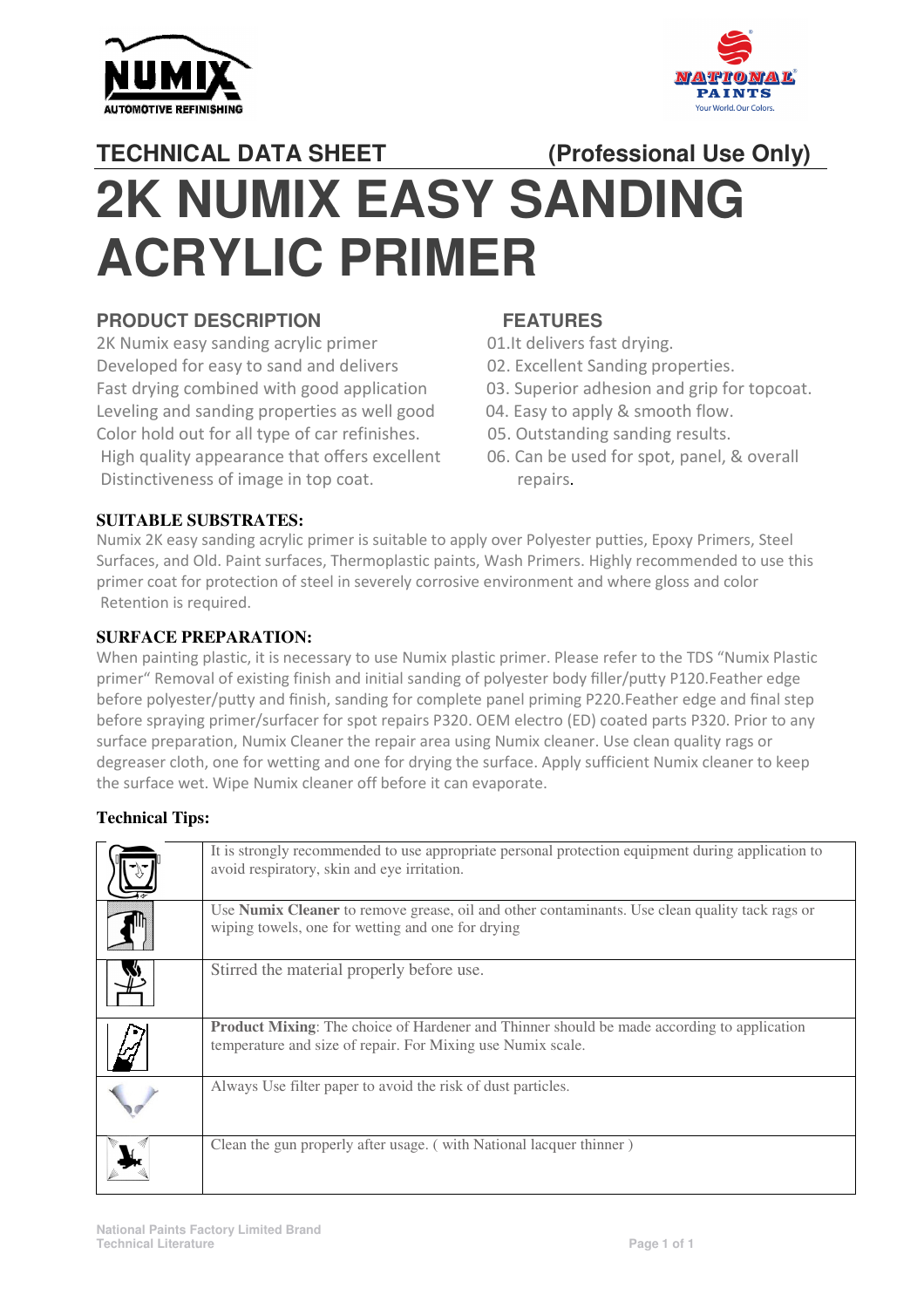



# **(Professional Use Only)**

| <b>TECHNICAL DATA</b>             |                                |  |  |  |  |  |  |
|-----------------------------------|--------------------------------|--|--|--|--|--|--|
| Color                             | Grey Black and White           |  |  |  |  |  |  |
| Finish                            | Flat                           |  |  |  |  |  |  |
| Viscosity $(25^{\circ}C)$         | $20 - 25$ Poise                |  |  |  |  |  |  |
| Specific Gravity                  | $1.60 \pm 0.02$ (of mix)       |  |  |  |  |  |  |
| Solid by Weight %                 | $70 - 75%$                     |  |  |  |  |  |  |
| <b>Theoretical Spreading Rate</b> | $6 - 8$ m <sup>2</sup> /Liter  |  |  |  |  |  |  |
| <b>Flash Point</b>                | $25^{\circ}$ C when mixed      |  |  |  |  |  |  |
| Impact resistance (25 cm)         | 50 cm forward / 50 cm backward |  |  |  |  |  |  |
| Scratch resistance                | Pass                           |  |  |  |  |  |  |
| Bending test (15 mm)              | $7.5 - 10$ mm.                 |  |  |  |  |  |  |
| Water resistance (24 hrs) spot    | Pass                           |  |  |  |  |  |  |
| Volatile organic compounds (VOC)  | $432$ g/L                      |  |  |  |  |  |  |

#### **PRODUCT PREPARATION:**

|  |                                |                                                                                                                                            |                   | Mix By Volume |                                                               |          |                    |  |
|--|--------------------------------|--------------------------------------------------------------------------------------------------------------------------------------------|-------------------|---------------|---------------------------------------------------------------|----------|--------------------|--|
|  |                                | Numix 2K Primer                                                                                                                            |                   | 4             |                                                               |          |                    |  |
|  | <b>Mixing ratio</b>            | Primer Hardener                                                                                                                            |                   |               |                                                               |          |                    |  |
|  |                                | Numix Thinner                                                                                                                              |                   |               |                                                               | 20-30%   |                    |  |
|  | Pot life at 25°C               | 2 Hrs                                                                                                                                      |                   |               |                                                               |          |                    |  |
|  |                                | DIN <sub>4</sub>                                                                                                                           |                   | 32-36s        |                                                               |          |                    |  |
|  | Spray viscosity at 25°C FORD 4 |                                                                                                                                            |                   | 32-36s        |                                                               |          |                    |  |
|  |                                | <b>AFNOR 4</b>                                                                                                                             |                   | 34-38s        |                                                               |          |                    |  |
|  | Spray equipment                | Type of Gun                                                                                                                                |                   | Nozzle Size   |                                                               | Distance | Pressure           |  |
|  |                                | <b>Gravity Feed</b>                                                                                                                        |                   | $1.6 - 2.0$   | 15-20                                                         |          | $2-3$ bar          |  |
|  |                                | Suction feed                                                                                                                               |                   | $1.6 - 2.0$   |                                                               | 15-20    | $2-3$ bar          |  |
|  |                                | <b>HVLP</b>                                                                                                                                |                   | $1.6 - 1.8$   |                                                               | 15-20    | $1-2$ bar          |  |
|  | <b>Number of coats</b>         | 2,3 Depends on the job                                                                                                                     |                   |               |                                                               |          |                    |  |
|  | <b>Flash time</b>              | Till flat between coats                                                                                                                    |                   |               |                                                               |          |                    |  |
|  | <b>DFT</b>                     | 45-50 microns $\approx$ 1.4 mils. Depends No. of coats                                                                                     |                   |               |                                                               |          |                    |  |
|  | Drying time $25^{\circ}$ C     | Dry Dust free                                                                                                                              |                   | Dry to Handel | Dry to Sand                                                   |          | Recoating Interval |  |
|  |                                | 3-5 min.                                                                                                                                   |                   | 10-15 min.    | 30-45 min                                                     |          | 1 hrs              |  |
|  | <b>IR Drying</b>               | Distance                                                                                                                                   | <b>Half Power</b> |               | Full Power <sup>*</sup> Guideline form short / Medium wave IR |          |                    |  |
|  |                                | 80 cm.                                                                                                                                     | 5 min             | $15-20$ min   | equipment                                                     |          |                    |  |
|  | <b>Daring sanding</b>          | P-P400, P500 (we recommend to use black dry guide coat better results and<br>uniformly sanding)                                            |                   |               |                                                               |          |                    |  |
|  | <b>Wet sanding</b>             | Wet P600 – P800 Remove all traces of sanding dust.                                                                                         |                   |               |                                                               |          |                    |  |
|  | <b>Note</b>                    | Respect 100 grit maximum jumps in dry sanding steps and 200 grit<br>maximum jumps in wet sanding steps. Use guide coat to control sanding. |                   |               |                                                               |          |                    |  |